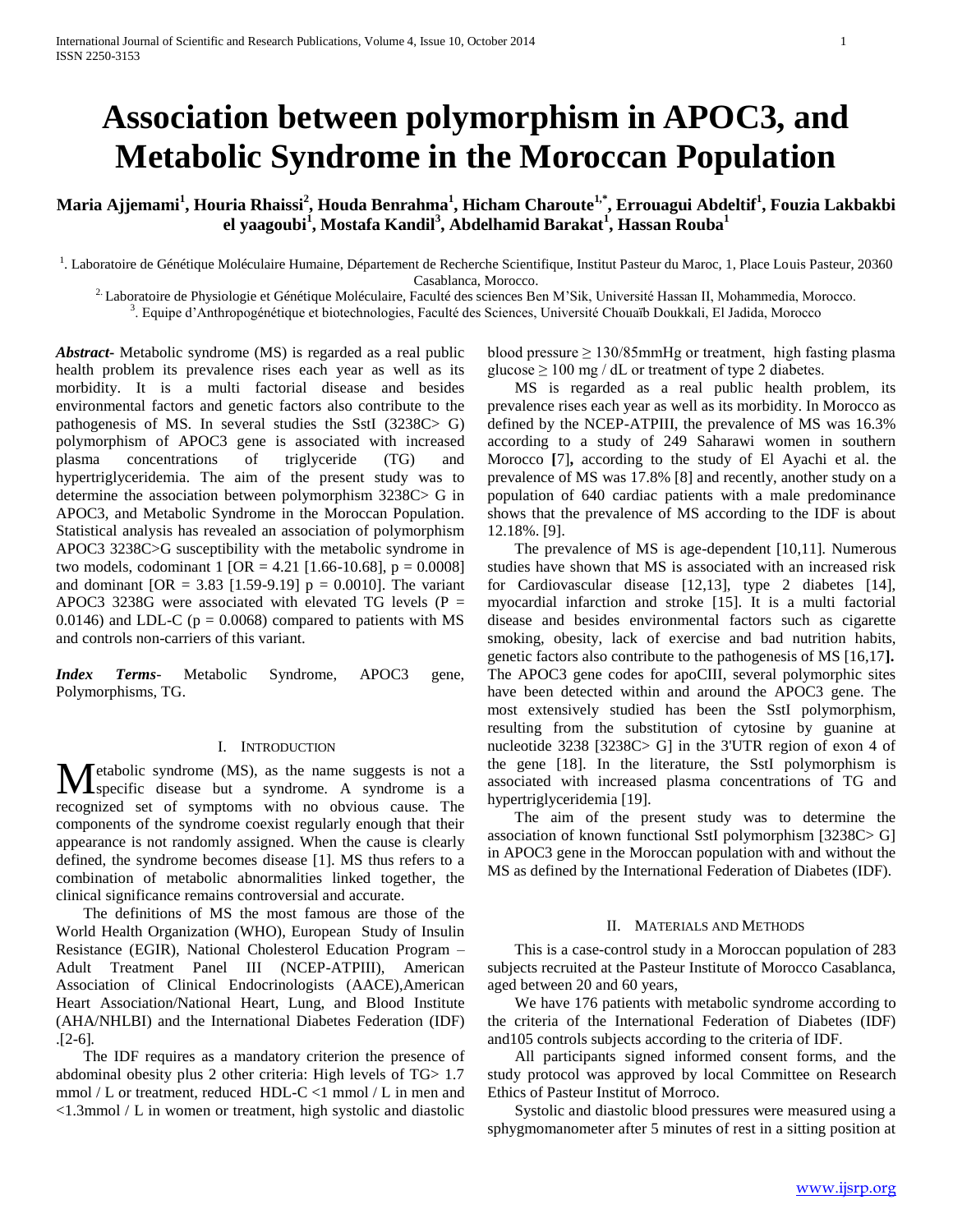least. Weight and height were measured to determine body mass index (BMI). BMI was calculated by the following formula: weight in kilograms  $(kg)$  / height in square meters  $(m)$  <sup>2</sup>. Waist and hip circumference were also measured.

 Fasting glucose, triglyceride (TG), total cholesterol (Total-C), LDL cholesterol (LDL-C) and HDL cholesterol (HDL-C) were measured after at least 8 hours of fasting. All assays were performed using an automatic (VITROS) by the biochemistry laboratory IPM Casablanca

 Genomic DNA was extracted from whole blood by using conventional phenol-chloroform-isoamyl alcohol [20]. To detect the SstI (APOC3-3238C>G) (rs5128) polymorphism, polymerase chain reaction (PCR) conditions and restriction fragment- length polymorphism analyses were performed according to previous published protocols [21].

## III. STATISTICAL ANALYSIS

 Statistical analyses were performed using STATA software, version 11.0. Quantitative data were expressed as means ± standard deviation (SD). Student test was used to compare quantitative parameters. Manne-Whitney test was used to compare parameters not normally distributed. Chi-square test was applied to examine differences in genotype distributions between cases and controls. Odds ratios (ORs) and their 95% confidence intervals (CIs) were computed to assess strength of association.

#### IV. RESULTS

 Clinical and biochemical characteristics of MS patients and control subjects are shown in Table 1. Serum triglycerides, HDL-Cholesterol and fasting plasma glucose levels, BMI, waist circumference, hip circumference, Systolic and diastolic blood pressure values were significantly elevated in the MS group compared to the controls. But no significant association in total cholesterol, LDL-Cholesterol in the MS group compared to the controls.

## **Table 1: Anthropometric, clinical and biological characteristics of the patients with metabolic syndrome and control subjects (means ± SD)**

|                                  | Controls $(n=69)$  | Patients $(n=116)$ | <b>P-value</b> |
|----------------------------------|--------------------|--------------------|----------------|
| Systolic blood pressure (mm Hg)  | $11.49 \pm 1.21$   | $12.93 \pm 1.84$   | < 0.001        |
| Diastolic blood pressure (mm Hg) | $7.71 \pm 0.87$    | $8.39 \pm 1.25$    | 0.0001         |
| Total cholesterol (mg/dl)        | $1.89 \pm 0.37$    | $1.95 \pm 0.44$    | 0.3773         |
| Triglycerides (mg/dl)            | $0.99 \pm 0.32$    | $1.47+0.69$        | < 0.001        |
| LDL-cholesterol (mg/dl)          | $1.16 \pm 0.33$    | $1.24 + 0.36$      | 0.1316         |
| HDL-cholesterol (mg/dl)          | $0.55 \pm 0.12$    | $0.48 \pm 0.17$    | < 0.001        |
| Fasting plasma glucose (mg/dl)   | $0.85 \pm 0.09$    | $1.31 \pm 0.54$    | < 0.001        |
| Body mass index $(Kg/m2)$        | $25.04 \pm 3.04$   | $30.98 \pm 5.12$   | < 0.001        |
| Waist circumference (cm)         | $84.64 \pm 10.43$  | $100.84 \pm 11.91$ | < 0.001        |
| Hip circumference (cm)           | $104.04 \pm 11.54$ | $114.41 \pm 11.30$ | < 0.001        |

 $(means \pm SD)$ .HDL, high-density lipoprotein. LDL, low-density lipoprotein

#### *Statistical analysis of genotype distribution models*

 Statistical analysis of different models of genotype distribution was studied; Table 2 summarizes the results of this study. All genotypic distributions are in Hardy-Weinberg equilibrium. (APOC3-3238C>G / T=0,090 and  $p= 0,510$ ).

 Statistical analysis has revealed an association of polymorphism APOC3 3238C>G susceptibility with the metabolic syndrome in two models, codominant  $1$  [OR = 4.21] [1.66-10.68],  $p = 0.0008$ ] and dominant [OR = 3.83 [1.59-9.19] p  $= 0.0010$ ]. But no association was found in two recessive codominant model for all SNPs 3238C> G of APOC3.

**Table 2: Distribution of APOC3 genotype among Metabolic Syndrome subjects and controls**

| Polymorphism     | Genotype | Controls              | <b>Patients</b> | Model                       | OR [95%CI]          | P-value |
|------------------|----------|-----------------------|-----------------|-----------------------------|---------------------|---------|
|                  | C/C      | 62 [89.9%]            | 81 [69.8%]      | Codominant 1 [CC vs CG]     | $4.21$ [1.66-10.68] | 0.0008  |
| APOC3<br>3238C>G | C/G      | 6 [8.7%]              | 33 [28.4%]      | Codominant 2 [CC vs GG]     | $1.53$ [0.14-17.27] | 0.7254  |
|                  | G/G      | $\lceil 1.4\% \rceil$ | $2$ [1.7%]      | Dominant [CC vs CG+GG]      | $3.83$ [1.59-9.19]  | 0.0010  |
|                  |          |                       |                 | Recessive $[CC+CG$ vs $GG]$ | $1.19$ [0.11-13.40] | 0.8853  |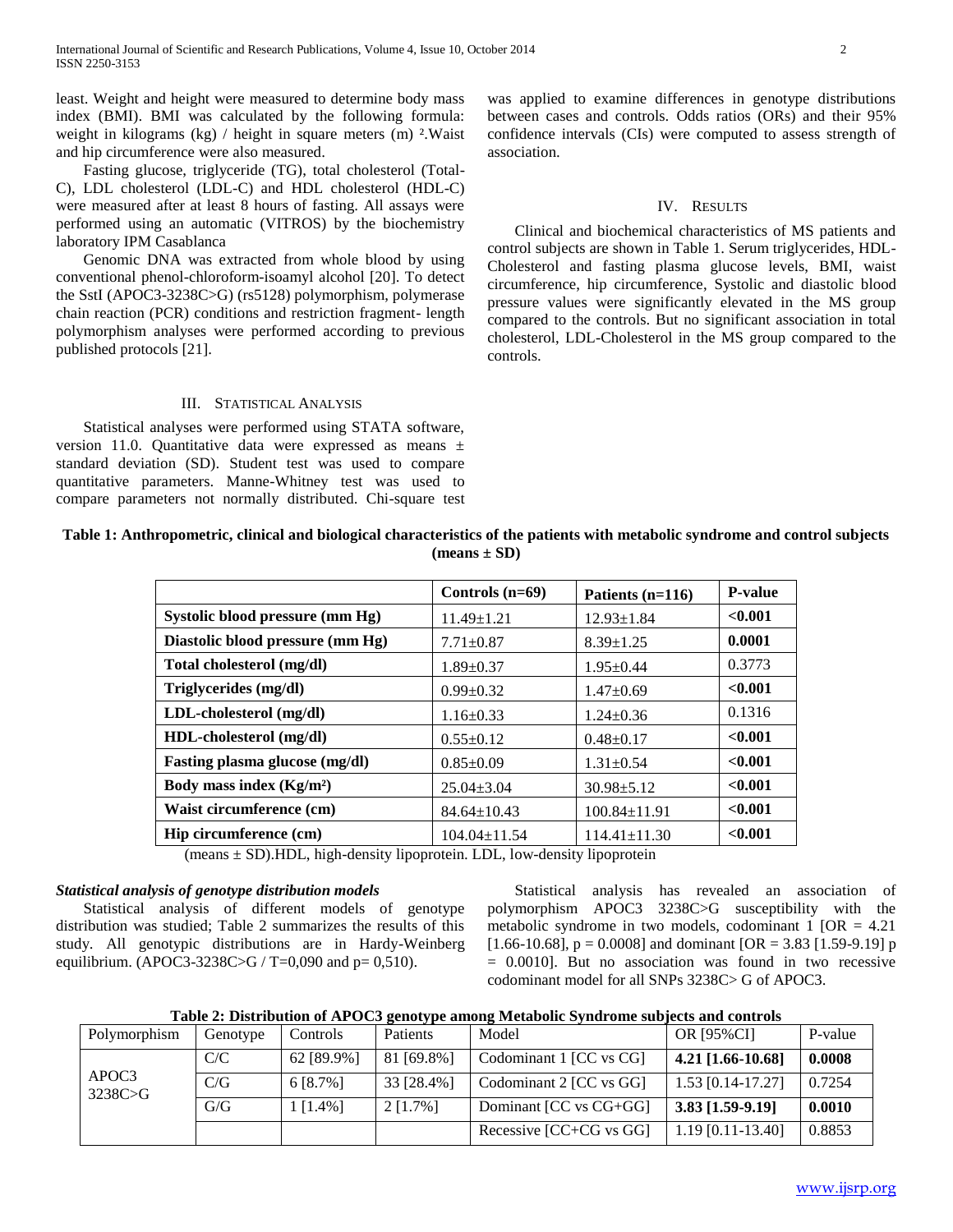## *Association study between clinical and biochemical parameters and genotypes of polymorphism 3238C> G gene APOC3*

We grouped the rare allele carriers for SNP 3238C > G, gene APOC3, and we compared their frequency with the common allele for all parameters of the metabolic syndrome [Table 3].

|                          | APOC3 3238C>G     |                   |         |  |
|--------------------------|-------------------|-------------------|---------|--|
|                          | CC                | $CG+GG$           | P-value |  |
| Systolic blood pressure  | $12.37 + 1.77$    | $12.45 \pm 1.80$  | 0.7879  |  |
| Diastolic blood pressure | $8.13 \pm 1.12$   | $8.15 \pm 1.32$   | 0.9894  |  |
| Total cholesterol        | $1.92+0.37$       | $1.94 \pm 0.53$   | 0.8581  |  |
| Triglycerides            | $1.22+0.56$       | $1.52+0.77$       | 0.0068  |  |
| LDL-cholesterol          | $1.18 + 0.33$     | $1.33 \pm 0.42$   | 0.0146  |  |
| HDL-cholesterol          | $0.50+0.13$       | $0.54 + 0.24$     | 0.1746  |  |
| Fasting plasma glucose   | $1.11 \pm 0.49$   | $1.23 \pm 0.47$   | 0.0605  |  |
| <b>BMI</b>               | $28.46 \pm 5.05$  | $29.79 \pm 6.02$  | 0.3096  |  |
| Waist circumference      | $93.85 \pm 12.49$ | $98.02 \pm 17.36$ | 0.0847  |  |

## **Table 3: Subjects characteristics according to the APOC3 3238C>G genotypes**

variant.

## V. DISCUSSION

 During the last years, the rapid increase in the prevalence of MS in industrialized countries associated with devastating complications for human health, mainly due to a higher risk of developing cardiovascular disease [16]. In vivo apoCIII modulates the postprandial management of the TG [22] and inhibits the hepatic uptake of VLDL remnants [23]. The genetically determined deficiency of apoCIII in humans has been shown to increase the rate of TG clearance from plasma by 6- to 7-fold [24]. Associated with an increased risk of diabetes and CVD risk, SM is now considered one of the most important public health problems of our time.

 To our knowledge, this is the first study to test such an association in the Moroccan population. Our results show an association of polymorphism APOC3 3238C>G susceptibility with the metabolic syndrome in two models, codominant 1 and dominant. But no association was found in two recessive codominant model for all SNPs 3238C> G of APOC3. Moreover the variant APOC3 3238G were associated with elevated TG levels and LDL-C compared to patients with MS and controls non-carriers of this variant.

 Several polymorphic sites were detected in APOC3 gene. The most studied is the SstI polymorphism, resulting from the substitution of a guanine with cytosine at nucleotide 3238(3238C>G) in the 3'UTR region of exon 4 of the gene [18]. Alleles of this transversion are: S1 and S2. The frequency of the rare allele (S2) varies among different ethnic groups [25,26]. Several study suggests an association between the rare allele S2 and total cholesterol and high cardiovascular risk [27,28]. In several case-control study, the SstI polymorphism was associated with HTG [25,29]

#### ACKNOWLEDGMENTS

 Holders of the variant APOC3 3238G were associated with elevated TG levels ( $P = 0.0146$ ) and LDL-C ( $p = 0.0068$ ) compared to patients with MS and controls non-carriers of this

 The authors would like to thank all families for their cooperation. This work was supported by Pasteur Institute of Morocco.

#### CONFLICT OF INTEREST

The authors declare no conflict of interest.

#### **REFERENCES**

- [1] Last JM, ed. A Dictionary of Epidemiology, 3rd edn. New York : Oxford UniversityPress 1995: 180.
- [2] Alberti KG, Zimmet PZ: Definition, diagnosis and classification of diabetes mellitus and its complications. Part 1: diagnosis and classification of diabetes mellitus provisional report of a WHO consultation. Diabet Med 15:539-553, 1998
- [3] Balkau B, Charles MA. Comment on the provisional report from the WHO consultation. European Group for the Study of InsulinResistance[EGIR]. Diabet. Med. 1999 Mai; 16[5]:442-443.
- [4] Einhorn D, Reaven GM, Cobin RH, Ford E, Ganda OP et al. American College of Endocrinology position statement on the insulinresistance syndrome. Endocr.Pract. 2003; 9: 237-252.
- [5] Grundy SM, Cleeman JI, Daniels SR, Donato KA, Eckel RH, Franklin BA, Gordon DJ, Krauss RM, Savage PJ, Smith SC Jr, Spertus JA, Costa F; American Heart Association; National Heart, Lung, and Blood Institute. Diagnosis and management of the metabolic syndrome: an American Heart Association/National Heart, Lung, and Blood Institute Scientific Statement. Circulation. 2005 Oct 25;112[17]:2735-52
- [6] Alberti K.G.M.M., FRCP; Robert H. Eckel, MD, FAHA; Scott M. Grundy, MD, PhD, FAHA; Paul Z. Zimmet, MD, PhD, FRACP; James I. Cleeman, MD; Karen A. Donato, SM; Jean-Charles Fruchart, PharmD, PhD; W. Philip T. James, MD; Catherine M. Loria, PhD, MS, MA, FAHA; Sidney C. Smith Jr, MD, FAHA. Harmonizing the Metabolic Syndrome Circulation. 2009; 120: 1640-1645